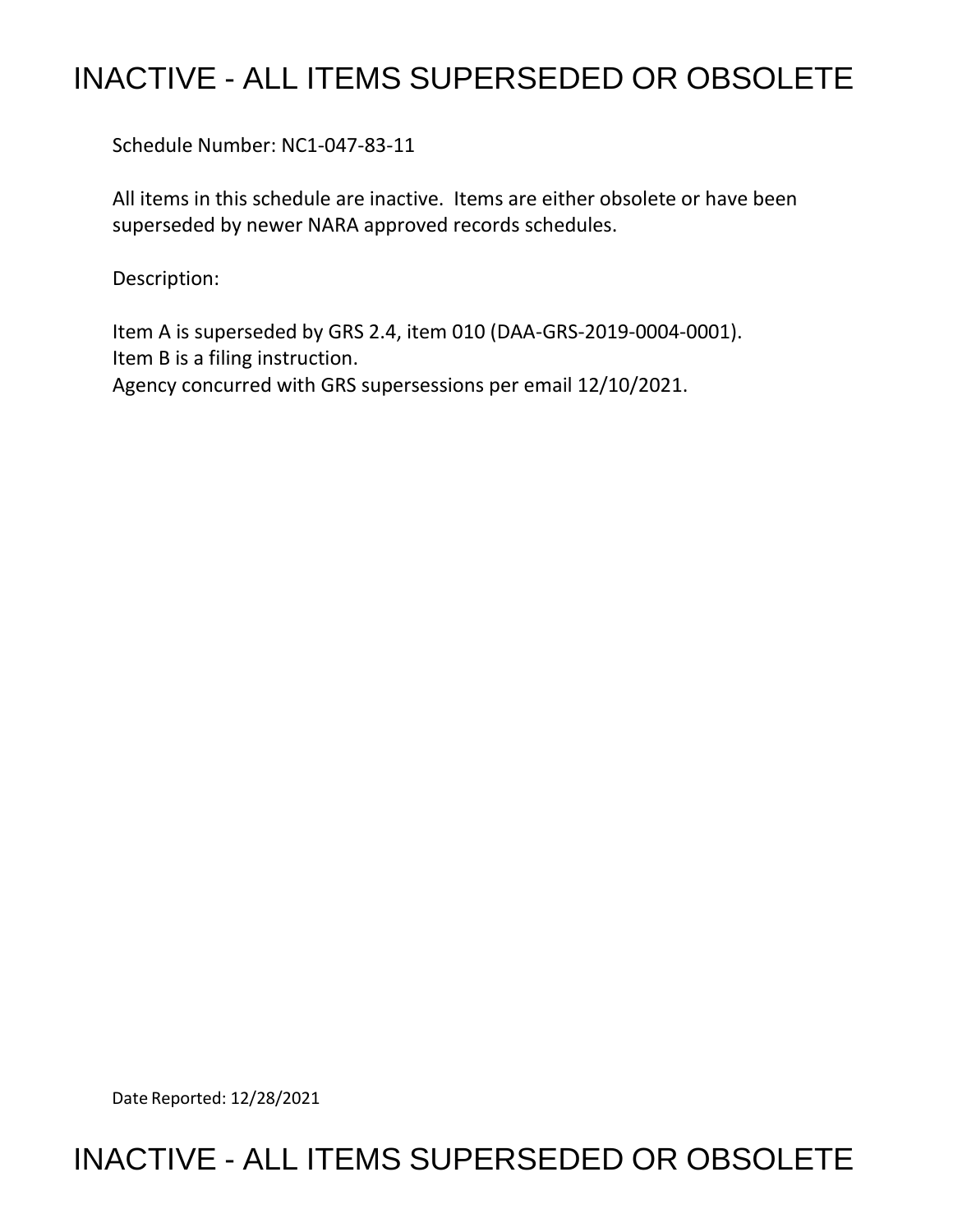| HHS<br>SSA                          | (See Instructions on reverse)                                                                                                                                                                                                                                                                                                                                                        |                                     | JOB NO                                |                                                                                                                                                                                                                     |                            |  |  |
|-------------------------------------|--------------------------------------------------------------------------------------------------------------------------------------------------------------------------------------------------------------------------------------------------------------------------------------------------------------------------------------------------------------------------------------|-------------------------------------|---------------------------------------|---------------------------------------------------------------------------------------------------------------------------------------------------------------------------------------------------------------------|----------------------------|--|--|
|                                     |                                                                                                                                                                                                                                                                                                                                                                                      |                                     |                                       |                                                                                                                                                                                                                     |                            |  |  |
|                                     |                                                                                                                                                                                                                                                                                                                                                                                      |                                     | $NC1 - 47 - 83 - 11$                  |                                                                                                                                                                                                                     |                            |  |  |
|                                     |                                                                                                                                                                                                                                                                                                                                                                                      | TO GENERAL SERVICES ADMINISTRATION, |                                       |                                                                                                                                                                                                                     |                            |  |  |
|                                     | NATIONAL ARCHIVES AND RECORDS SERVICE, WASHINGTON, DC 20408<br>1. FROM (AGENCY OR ESTABLISHMENT)                                                                                                                                                                                                                                                                                     |                                     |                                       | DATE RECEIVED                                                                                                                                                                                                       |                            |  |  |
|                                     |                                                                                                                                                                                                                                                                                                                                                                                      |                                     |                                       | $8 - 17 - 83$                                                                                                                                                                                                       |                            |  |  |
|                                     | 2. MAJOR SUBDIVISION                                                                                                                                                                                                                                                                                                                                                                 |                                     |                                       | NOTIFICATION TO AGENCY                                                                                                                                                                                              |                            |  |  |
|                                     |                                                                                                                                                                                                                                                                                                                                                                                      |                                     |                                       | $\pm$ as potence with the provisions of $44.0$ S.C. 3303a the disposalite.<br>quest, actuding amendments, is aborived except for items that may<br>be stomped. disposal not coproved it it withdrawn, in column 10. |                            |  |  |
| 3. MINOR SUBDIVISION<br><b>OMBP</b> |                                                                                                                                                                                                                                                                                                                                                                                      |                                     |                                       |                                                                                                                                                                                                                     |                            |  |  |
|                                     | 4. NAME OF PERSON WITH WHOM TO CONFER                                                                                                                                                                                                                                                                                                                                                | 5. TEL EXT                          |                                       |                                                                                                                                                                                                                     |                            |  |  |
|                                     | Ernest P. Lardieri                                                                                                                                                                                                                                                                                                                                                                   | 594-5770                            | $1 - 16 - 84$                         |                                                                                                                                                                                                                     |                            |  |  |
|                                     | FWB<br>6. CERTIFICATE OF AGENCY REPRESENTATIVE                                                                                                                                                                                                                                                                                                                                       |                                     |                                       |                                                                                                                                                                                                                     |                            |  |  |
| C. DATE<br>8/12/83                  | A Request for immediate disposal.<br><b>B</b> Request for disposal after a specified period of time or request for permanent<br>retention.<br><b>D. SIGNATURE OF AGENCY REPRESENTATIVE</b>                                                                                                                                                                                           | E. TITLE                            | Department Records Management Officer |                                                                                                                                                                                                                     |                            |  |  |
|                                     | D <b>r.</b> George Dea                                                                                                                                                                                                                                                                                                                                                               |                                     |                                       |                                                                                                                                                                                                                     |                            |  |  |
| 7.<br>ITEM NO.                      | <b>8. DESCRIPTION OF ITEM</b><br>(With Inclusive Dates or Retention Periods)                                                                                                                                                                                                                                                                                                         |                                     |                                       | 9.<br>SAMPLE OR<br>ON 8OL                                                                                                                                                                                           | 10.<br><b>ACTION TAKEN</b> |  |  |
|                                     | SSA-OMBP<br>EMPLOYEE SERVICE FILES                                                                                                                                                                                                                                                                                                                                                   |                                     |                                       |                                                                                                                                                                                                                     |                            |  |  |
|                                     | Notice of Intent Agreement                                                                                                                                                                                                                                                                                                                                                           |                                     |                                       | None                                                                                                                                                                                                                |                            |  |  |
|                                     | This file documents the intent of employees either to<br>cancel their Federal Employee Health Benefits Program<br>(FEHBP) coverage or to continue their FEHBP coverage at<br>their own expense while in a nonpay status.<br>to personal identifying information, the documentation<br>lists options open to the employee for either<br>continuing-payment or deferred-payment plans. | In addition                         |                                       |                                                                                                                                                                                                                     |                            |  |  |
|                                     | Proposed Disposition                                                                                                                                                                                                                                                                                                                                                                 |                                     |                                       |                                                                                                                                                                                                                     |                            |  |  |
|                                     | Α.<br>If Employee Continues FEHBP Coverage                                                                                                                                                                                                                                                                                                                                           |                                     |                                       |                                                                                                                                                                                                                     |                            |  |  |

MASS DATA CHANGE SHEET NOT REQUIRED<br>  $\frac{1}{2}$ 

115-107

 $d$  items **STANDARD FORM 115**<br>Revised April, 1975<br>Prescribed by General Services<br>Administration<br>FPMR (41 CFR) 101-11 4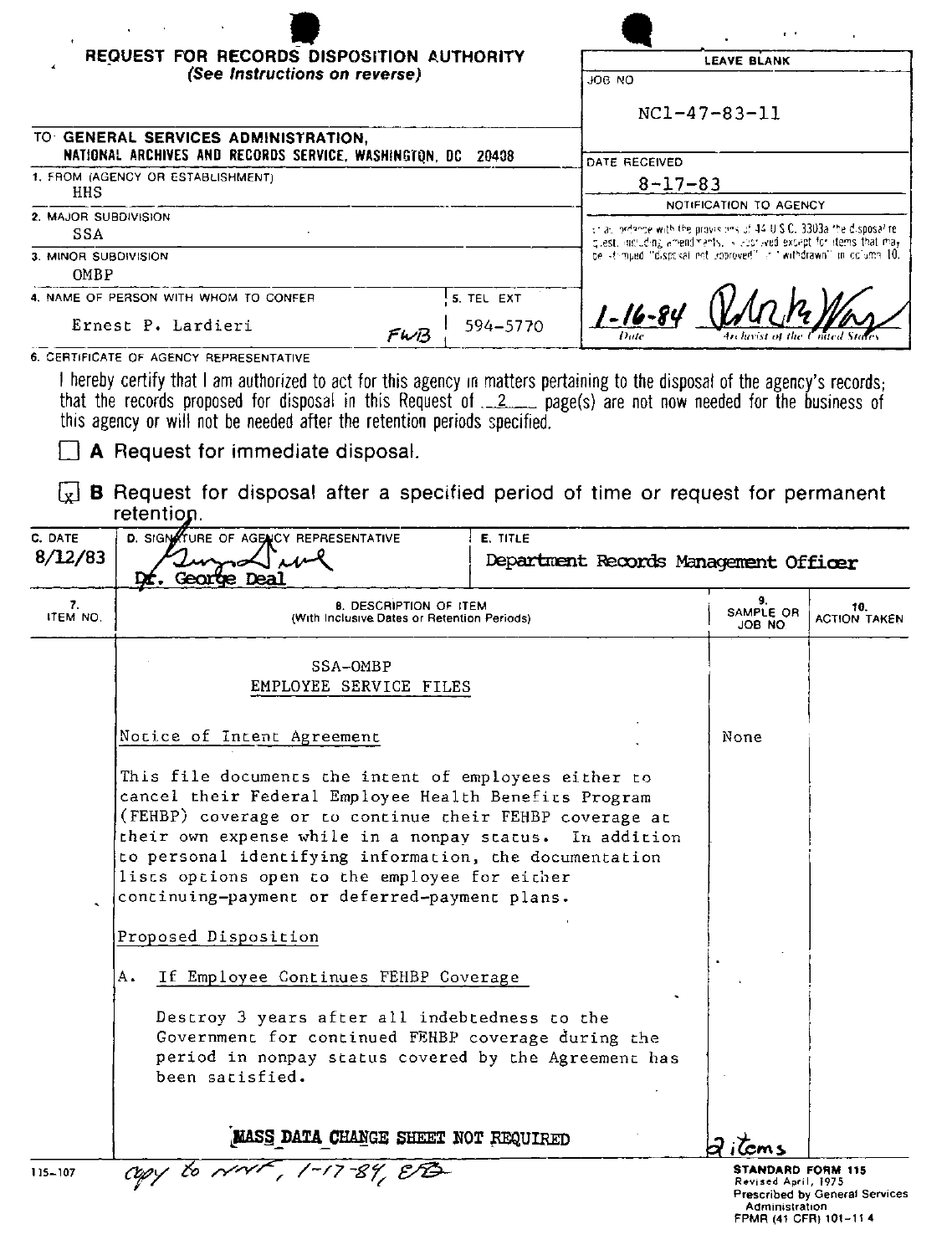

**INSTRUCTIONS** 

General Instructions:

Use Standard Form 115 (obtainable from supply depots of the Federal Supply Service, General Services Administration) and the continuation sheet Standard Form 115a (obtainable from the Records Disposition Division. Office of Federal Records Centers, National Archives and Records Service, Washington, D.C. 20408) to obtain authority to dispose of records or to request permanent retention of records. Detach the fifth copy from the set and keep as your reference copy. Submit the first four copies of the set to the National Archives and Records Service. One copy will be returned to the agency as notification of items that are authorized for disposal. Items withdrawn or not approved for disposal will be so marked Each SF 115 requiring Comptroller General concurrence must be accompanied by a notification of approval from GAO

Specific Instructions:

Entries 1, 2, and 3 should show what agency has custody of the records that are identified on the form, and shoold contain the name if the department or independent agency, and its major and minor subd visions.

Fatries 4 and 5 should help identify and locate the person tuwhom inquiries regarding the records should be directed.

Entry 6 should be signed and dated on the four copies by the greatly representative. The number of pages involved in the request should be inserted

Box A should be checked if the records may be disposed of immediately. Box B should be checked if continuing disposal authority is requested or if permanent retention is requested. Only one box  $\chi \sim 0$  $\mathcal{L} = \mathcal{L}^{\mathcal{L}}$  . may be onecked. . . ...

Entry 7 should contain the numbers of the items of records identified on the form in sequence, i.e.,  $1, 2, 3, 4$ , etc.

 $E$ ntrv  $8$  should show what records are proposed for disposal.

Center headings should indicate what office's records are involved if all records described on the form are not those of the same office or if they are records created by another office or agency.

An identification should be provided of the types of records involved if they are other than textural records, for example, if they are photographic records, sound recordings, or cartographic records.

An itemization and accurate identification should be provided of the series of records that are proposed for disposal or retention. Each series should comprise the largest practical grouping of separately organized and logically related materials that can be treated as a some element for purposes of disposal. Component parts of a series may be listed sen rately if nonhered consecutively as 1a, 1b, etc., under the general series entry

A sultement should be provided showing when disposal is to be made of the records, thus:

If inomediate disposal is requested of  $p$  ist accumulations of records, the inclusive dates during which the records were produced should be stated.

If continuing cloposal is requested for neurros that have accumulated or will commute to socume ite, the retention period may be expressed in terms of vents, months, etc., or in terms of future actions or events. A juture extion or event that is to determine the retention period turst be objective and definite. If disposal or the records is contingent since their tieing maintafilmed, or otherwise reproduced or recorded on machine readable media, the retention period should read. Until ascertained that reproduced copies or recordings have been made in accordance with GSA regulations and are adequate substitutes for the puper records." Also, the provisions of FPMR § 101~11.5 should be observed.

Entry 9 should be checked if samples are submitted for an item. However, samples of the records are not required unless they are requested by the NARS appraiser. If an item has been previously submitted, the relevant job and item number should be entered.

Entry 10 should be left blank.

SSA Records Officer Dare noto: Concurrences received from the Office of Humen<br>Resonance and the Office<br>of Financial Recouver in<br>55A are altached to the record copy of the 11 In SSA

Standard Form 115 BACK, Rev. 4-75